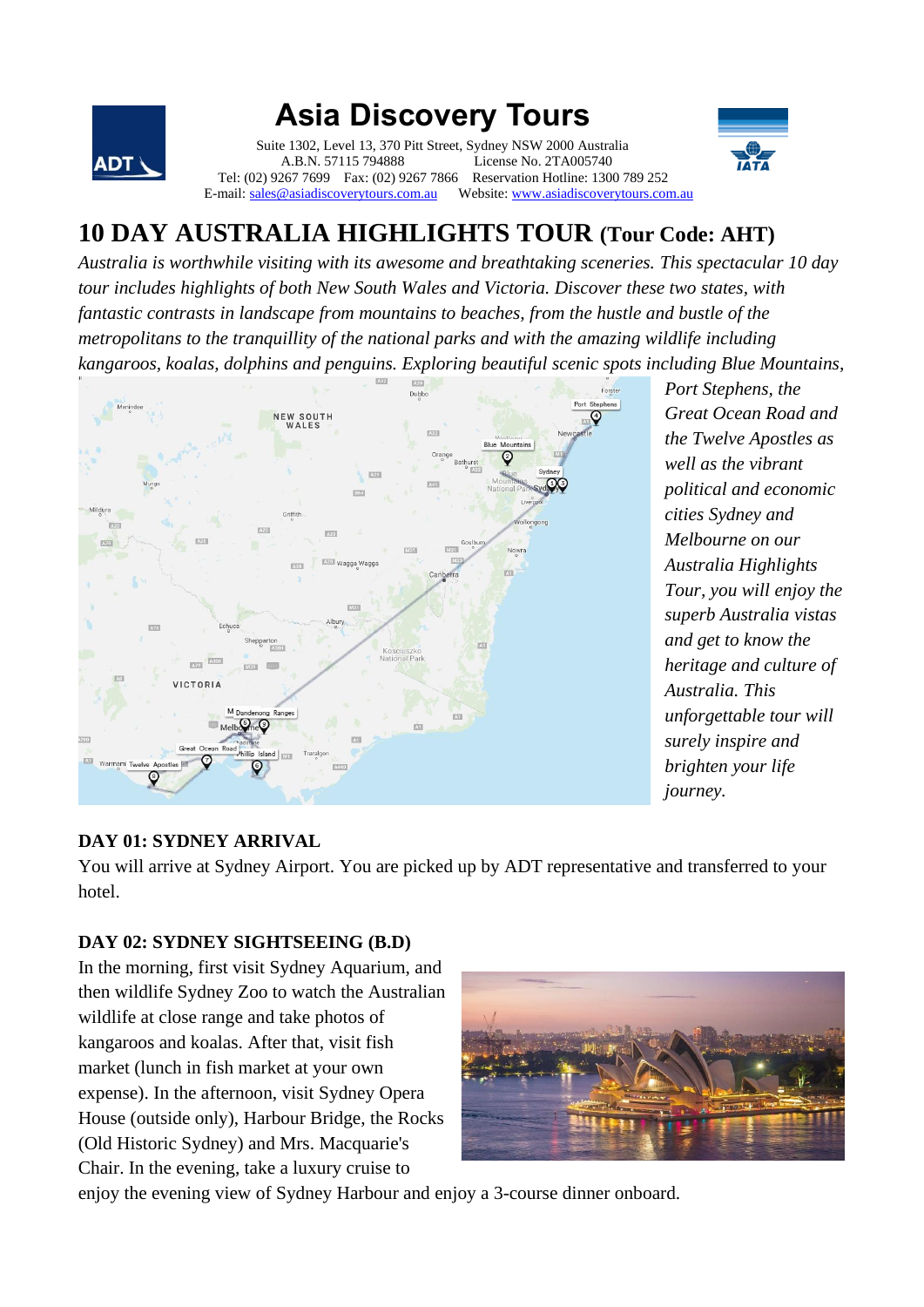#### **DAY 03: BLUE MOUNTAINS TOUR (B)**

After breakfast, meet in the hotel lobby, take a day trip to the Blue Mountains. Drive to the Blue Mountains National Park and take the Sky-rail to see the Three Sisters Mountains, one of the wonders of the Blue Mountains. Finally, take a short tour of the famous English town-"Leura". Afterwards return to Sydney for the night.

#### **DAY 04: SYDNEY SIGHTSEEING (B)**

Today, you will visit Hyde Park, St Mary's Cathedral, QVB (Queen Victoria Building), Darling Harbour, Chinatown, Bondi beach and the Gap. Stay overnight in Sydney.

#### **DAY 05: PORT STEPHENS TOUR (B)**

Drive to Port Stephens and enjoy a Moonshadow TQC cruise to enjoy dolphins watching. Afterwards enjoy a sand dune



safari. You will also have a chance to take a Tomaree Head Summit Walk. Return to Sydney for the night.

#### **DAY 06: SYDNEY – MELBOURNE (BY FLIGHT) (B)**

In due time, you are met and transferred to Sydney airport for your flight to Melbourne, the second largest city in Australia. Upon arrival, you are met and transferred to hotel. You are at leisure to explore this exciting city.

#### **DAY 07: MELBOURNE CITY SIGHTSEEING + PHILLIP ISLAND (B)**

Enjoy Melbourne city sightseeing including Captain Cook's Cottage, Fitzroy Garden, St Patrick's Cathedral, Federation Square and Queen Victoria Market. Afterwards, travel to Phillip Island and spend the day there. Get up close and personal with some of Australia's cutest and cuddliest native wild penguins at the world-famous Penguin Parade.

#### **DAY 08: MELBOURNE – THE GREAT OCEAN ROAD – TWELVE APOSTLES – MELBOURNE (B)**



Start your adventure by departing from the cosmopolitan Melbourne. First up is one of the world's great drives - the Great Ocean Road. You will pass by legendary surf spots. During your trip, you will also get the chance to stop for a bite to eat for lunch. In the afternoon you will see the awe-inspiring Twelve Apostles limestone formation and Loch Ard Gorge. Drive back to Melbourne and stay overnight in Melbourne.

#### **DAY 09: MELBOURNE – DANDENONG RANGES – BELGRAVE -MELBOURNE (B)**

Drive to Dandenong Ranges and visit Dandenong National Park. Continue to Belgrave and step into a timeless world of wonder with Australia's favourite steam train, Puffing Billy located in the heart of the Dandenong Ranges. After that, drive back to Melbourne and stay overnight in Melbourne.